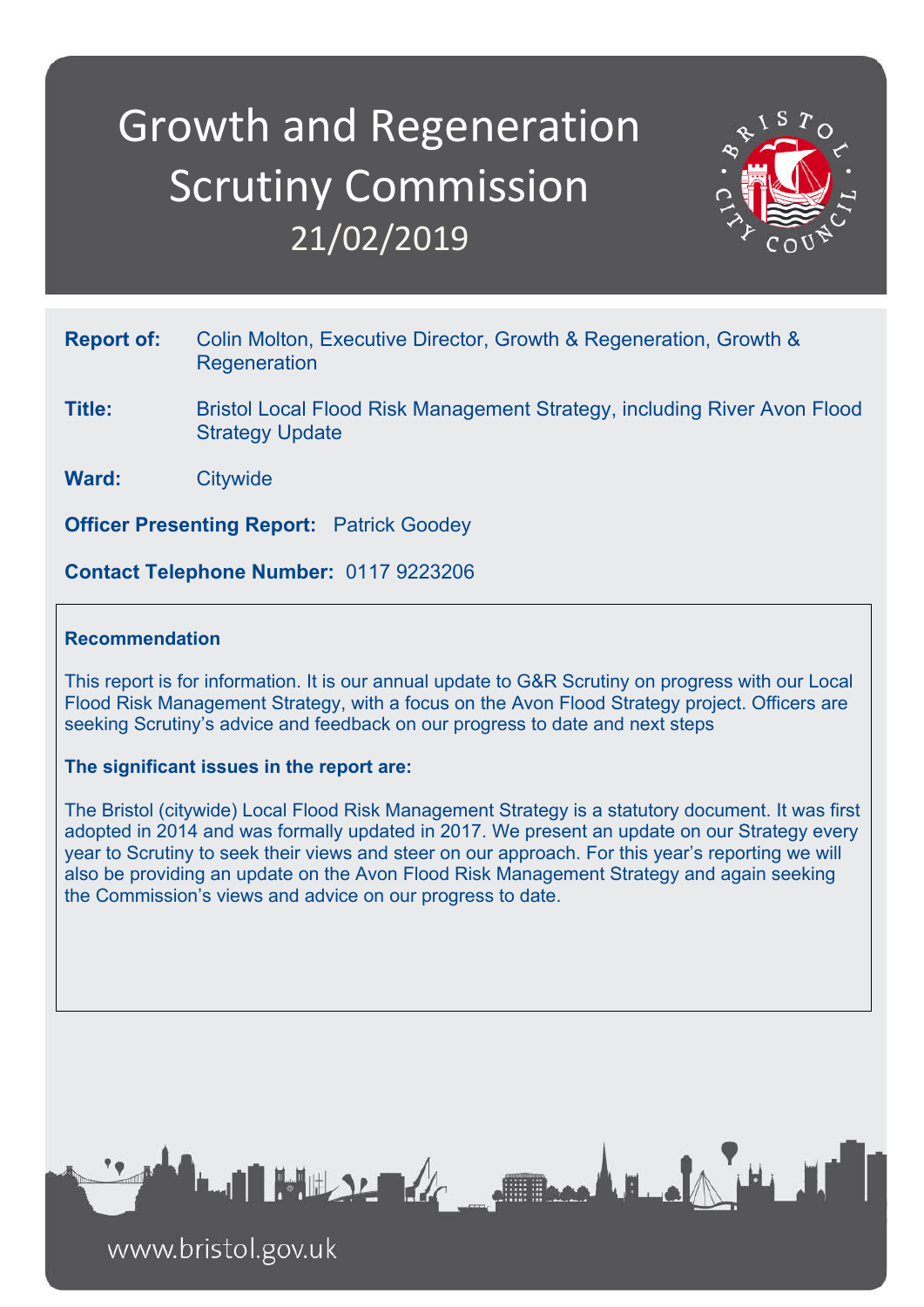#### **1. Summary**

### **2. Context**

The Bristol Local Flood Risk Management Strategy (the Strategy) sets out how the Council, as the Lead Local Flood Authority for Bristol, will manage flood risks to the city now and into the future with key partners such as the Environment Agency, Wessex Water and the Lower Severn Internal Drainage Board. The Strategy was first adopted in 2014 and was formally updated in 2017. Therefore our update this year is seeking the views of Scrutiny on our progress to date and how we can continue to engage with our communities on flood risk and resilience.

The Strategy is an Action plan to ensure delivery. The Actions help to meet five higher level Objectives, which are as follows:

- 1. Understand the risk of flooding to the city through flood risk assessment studies and data management
- 2. Manage the likelihood of flooding through flood defence schemes and maintaining our watercourses
- 3. Encourage communities to take action to reduce their risk of flooding
- 4. Encourage sustainable development through reviewing planning applications to ensure development achieves reduction in flood risks, where appropriate
- 5. Improve flood prediction, warning and post flood recovery by working proactively with our colleagues to improve processes in advance of a flood event

The Strategy has a particular focus on working with nature and encouraging green infrastructure to manage flood risks by slowing the flow of water. The Mayor has given a clear steer that he supports the use of green infrastructure and other methods that achieve multiple benefits, such as traffic calming and improved public realm. Officers will raise this in their presentation to Scrutiny and seek views as to how we can further encourage the implementation of such measures. The Commission's views will be sought on how officers can work closer with our communities to raise awareness of the flood risks posed to the city, as well as wider resilience issues. It is noted that many examples across the country and beyond suggest that engagement is low until an event occurs but the Strategy advocates a more proactive approach that we seek advice on.

The Strategy includes Actions that relate to large scale projects – the Avonmouth Severnside Ecology Mitigation and Flood Defences project and the River Avon Flood Risk Strategy. Officers will provide an update on both projects at the Scrutiny meeting, focussing on the Avon Strategy. Officers will explain the background to the project, including the predominant flooding mechanisms, before summarising the work we have completed to date and invite the Commission's views on progress and direction of the project.

The presentation to be given by officers is included in Appendix 1 of this report.

# **3. Policy**

Bristol City Council has a statutory duty (under the Flood and Water Management Act 2010) to develop and maintain the Local Flood Risk Management Strategy. Making the city more resilient to flooding is identified as specific actions in the One City Plan and helps us meet the requirements of the